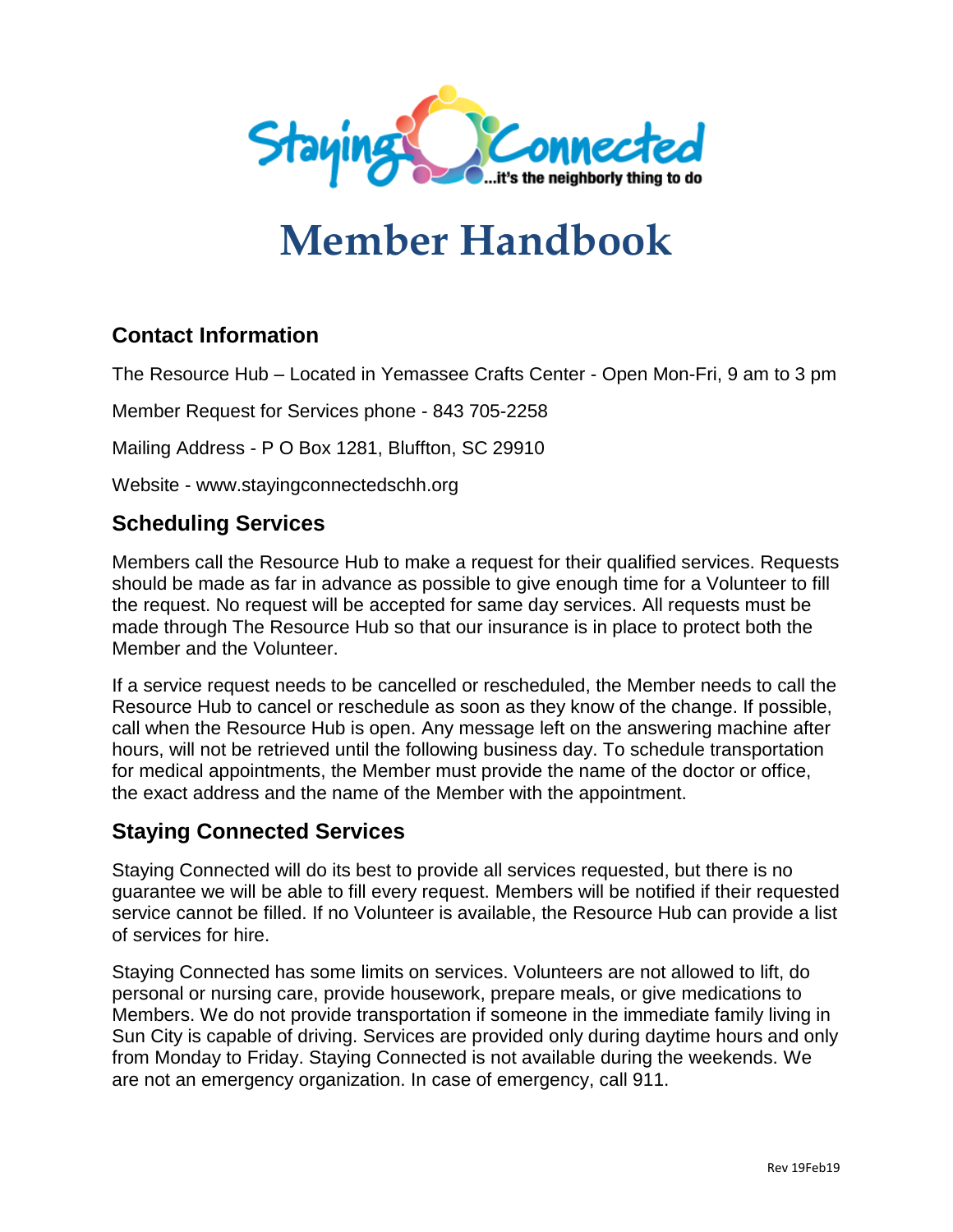#### **The Resource Hub**

The Resource Hub is our office, located in the Yemassee Crafts Center. Members call the Hub to request services. Information in the Resource Hub is available to all Sun City residents and their families. Information about resources in our local area includes, but is not limited to, medical and non-medical home care, transportation, day programs, care management, nutrition services, elder care attorneys and medical equipment loan closets. Staying Connected does not endorse or recommend any specific service or organization.

The Staying Connected website, stayingconnectedschh.org, includes direct links to resources such as the South Carolina Access Help, United Way of the LowCountry, Senior Services of Beaufort County and LowCountry Council of Governments.

#### **Home Visits**

All visits are generally scheduled for once or twice a week for no more than two hours. The visit may include activities of interest to the Member, such as conversation, letter writing, reading aloud, watching television, and playing games.

**Companionship visits** will be provided to Members who are housebound, either temporarily or longer-term, for purposes of providing social contact.

**Caregiver Relief Visits** will be provided to Members in their home to give the family caregiver an opportunity to leave the home for a short while. Caregivers are asked to complete a form which includes information about how they can be reached during the caregiver visit.

#### **Basic Home Maintenance**

Services include replacing batteries in smoke and carbon-monoxide detectors, replacing overhead light bulbs, and replacing air filters. Members are expected to provide necessary supplies. Requests for services not listed will be performed at the discretion of the Home Maintenance Team.

Major repair work is not within the scope of our program, but The Resource Hub can provide a list of handymen available for hire.

#### **Reassuring Calls**

Weekday morning phone calls are provided for Members who live alone and would like a personal call to check on their well-being. If a Member knows they will not be home to respond to the call, they must contact the Resource Hub in advance.

#### **Transportation**

Transportation is provided only for medical appointments and grocery shopping in the local area. Members should make requests as soon as an appointment is set to allow time for a Volunteer to schedule. Grocery requests can be scheduled automatically on a weekly or every other week basis. Volunteers can assist with grocery shopping, but cannot shop for members or accept money to do so. We do not go to warehouse or big box stores.